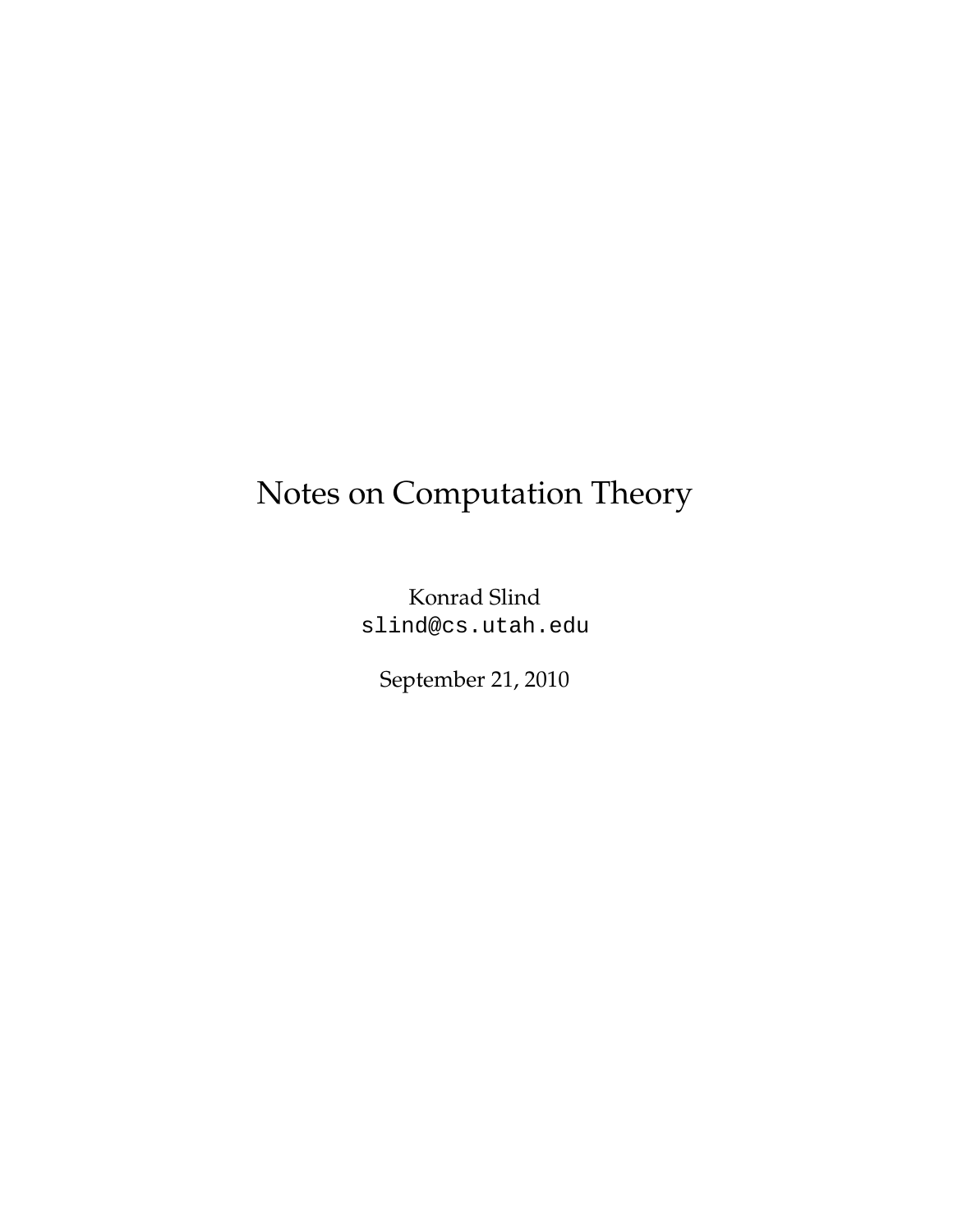To summarize, we have seen methods for translating between DFAs, NFAs, and regular expressions:

- Every DFA is an NFA.
- Every NFA can be converted to an equivalent DFA, by the subset construction.
- Every regular expression can be translated to an equivalent NFA, by the method in Section 5.4.2.
- Every DFA can be translated to a regular expression by the method in Section 7.1.3.

Notice that, in order to say that these translations work, *i.e.*, are correct, ' we need to use the concept of formal language.

## **5.5 Minimization**

Now we turn to examining how to reduce the size of a DFA such that it still recognizes the same language. This is useful because some transformations and tools will generate DFAs with a large amount of redundancy.

**Example 122.** Suppose we are given the following NFA:



The subset construction yields the following (equivalent) DFA:

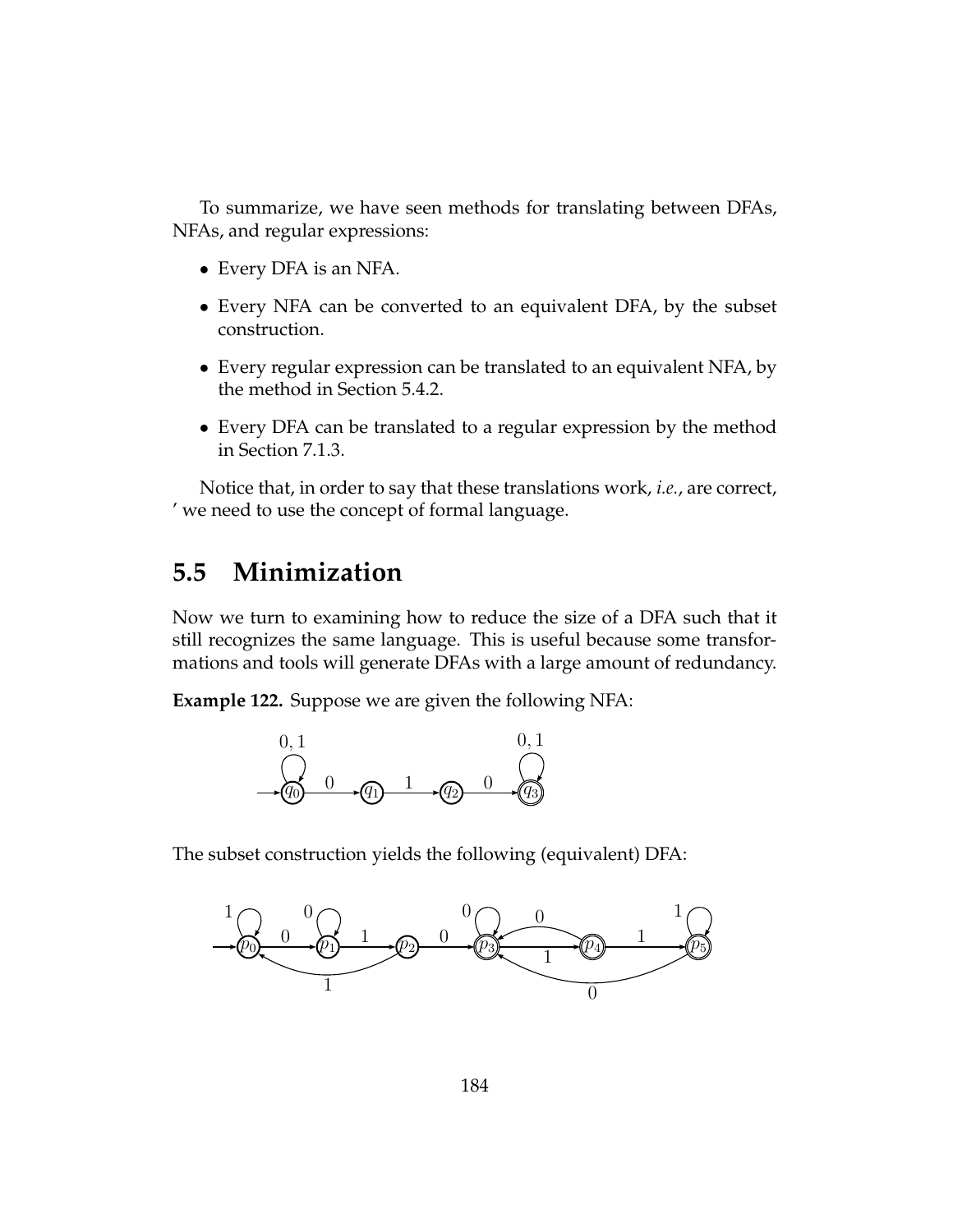which has 6 reachable states, out of a possible  $2^4 = 16$ . But notice that  $p_3$ ,  $p_4$ , and  $p_5$  are all accept states, and it's impossible to 'escape' from them. So you could collapse them to one big success state. Thus the DFA is equivalent to the following DFA with 4 states:



There are methods for systematically reducing DFAs to equivalent ones which are minimal in the number of states. Here's a rough outline of a minimization procedure:

1. Eliminate inaccessible, or unreachable, states. These are states for which there is no string in  $\Sigma^*$  that will take the machine to that state.

How is this done? We have already been doing it, somewhat informally, when performing subset constructions. The idea is to start in  $q_0$  and mark all states accessible in one step from it. Now repeat this from all the newly marked states until no new marked state is produced. Any unmarked states at the end of this are inaccessible and can be deleted.

2. Collapse *equivalent* states. We will gradually see what this means in the following examples.

*Remark.* We will only be discussing minimization of DFAs. If asked to minimize an NFA, first convert it to a DFA.

**Example 123.** The 4 state automaton

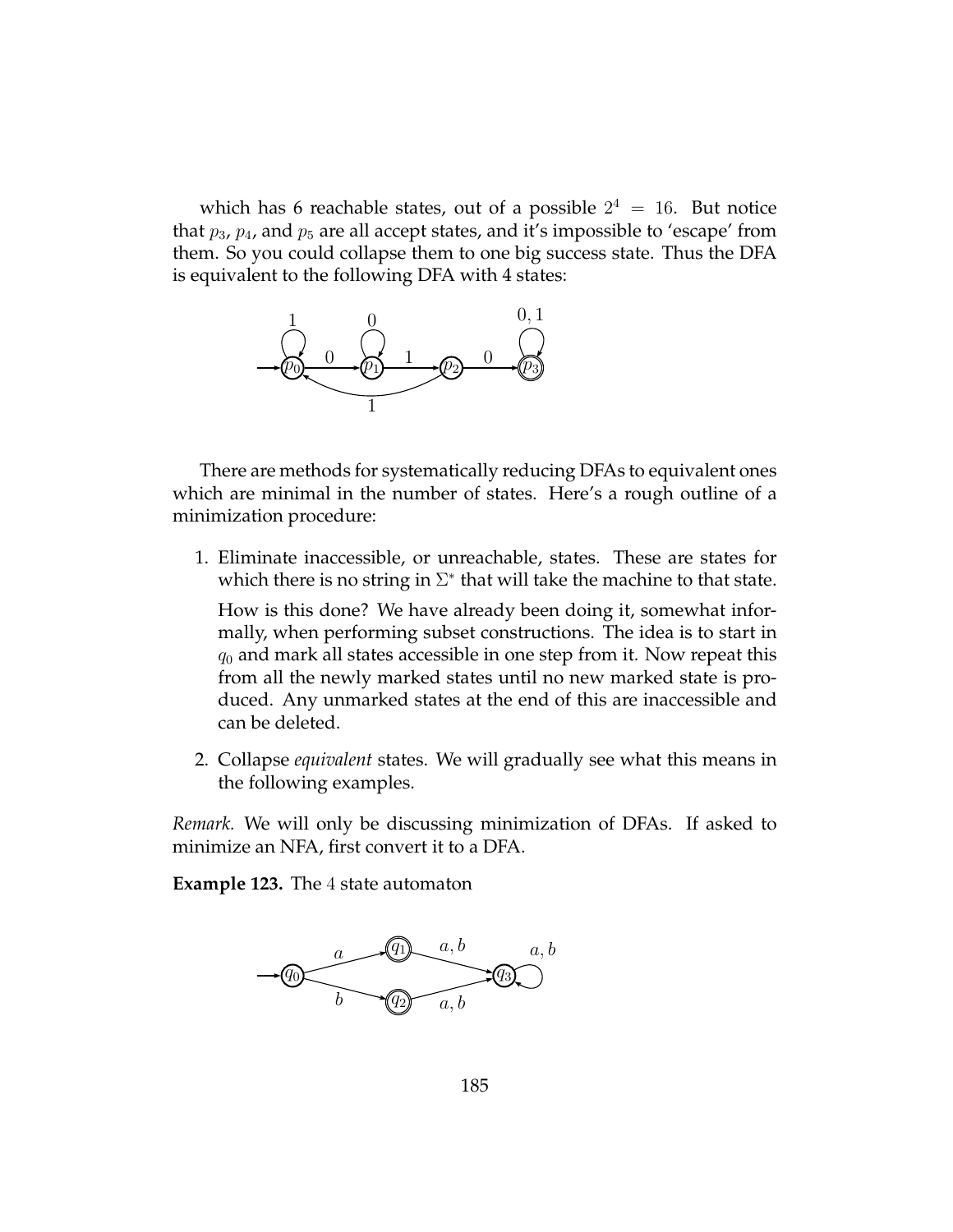is clearly equivalent to the following 3 state machine:



**Example 124.** The DFA



recognizes the language

 $\{0,1\}\cup\{x\in\{0,1\}^* \mid \mathsf{len}(x)\geq 3\}$ 

Now we observe that  $q_3$  and  $q_4$  are equivalent, since both go to  $q_5$  on anything. Thus they can be collapsed to give the following equivalent DFA:



By the same reasoning,  $q_1$  and  $q_2$  both go to  $q_{34}$  on anything, so we can collapse them to state  $q_{12}$  to get the equivalent DFA



**Example 125.** The DFA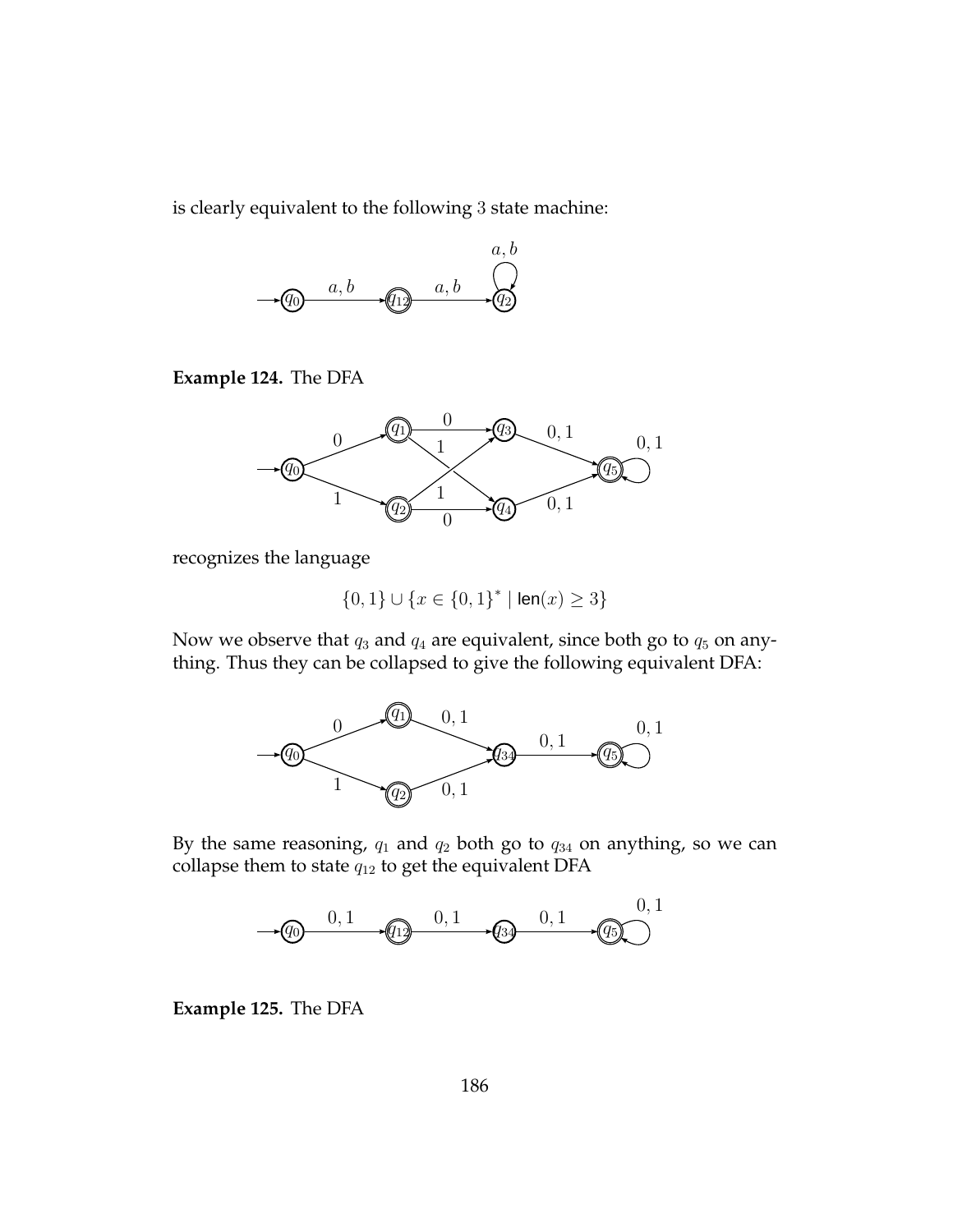

recognizes the language

$$
\{0^n \mid \exists k.\ n = 3k + 1\}
$$

This DFA minimizes to



How is this done, you may ask.

The main idea is a process that takes a DFA and combines states of it in a step-by-step fashion, where each steps yields an equivalent automaton. There are a couple of criteria that must be observed:

- We never combine a final state and a non-final state. Otherwise the language recognized by the automaton would change.
- If we merge states p and q, then we have to combine  $\delta(p, a)$  and  $\delta(q, a)$ , for each  $a \in \Sigma$ . Contrarily, if  $\delta(p, a)$  and  $\delta(q, a)$  are not equivalent states, then  $p$  and  $q$  can not be equivalent.

Thus if there is a string  $x = x_1 \cdot \ldots \cdot x_n$  such that running the automaton  $M$  from state  $p$  on  $x$  leaves  $M$  in an accept state and running  $M$  from state q on x leaves M in a non-accept state, then p and q cannot be equivalent. However, if, for all strings  $x$  in  $\Sigma^*$ , running  $M$  on  $x$  from  $p$  yields the same acceptance verdict (accept/reject) as M on x from  $q$ , then p and q are equivalent. Formally we define equivalence  $\approx$  as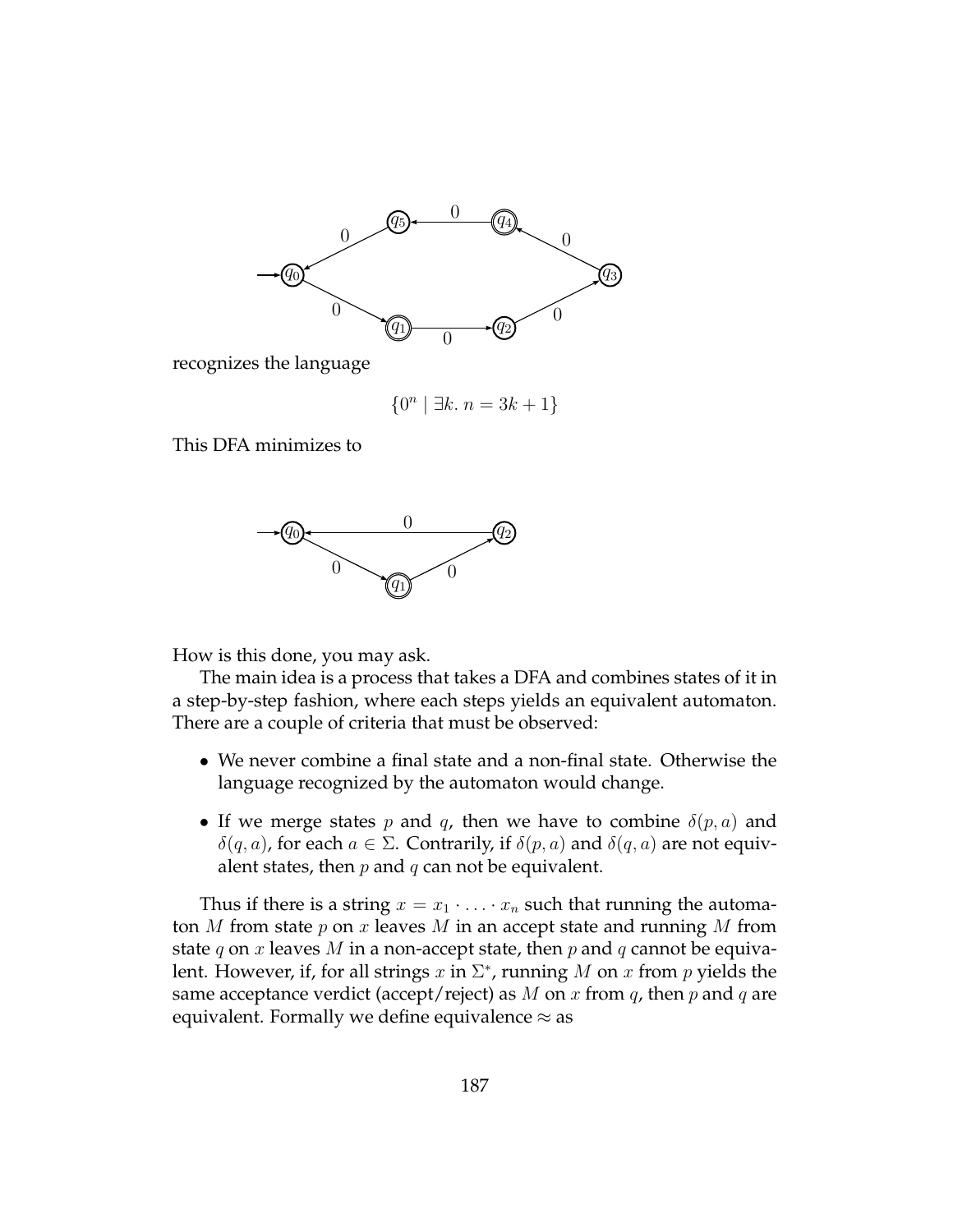**Definition 38** (DFA state equivalence)**.**

$$
p \approx q \text{ iff } \forall x \in \Sigma^*. \ \Delta(p, x) \in F \text{ iff } \Delta(q, x) \in F
$$

where  $F$  is the set of final states of the automaton.

## *Question*: What is ∆?

*Answer*  $\Delta$  is the extension of  $\delta$  from symbols (single step) to strings (multiple steps). Its formal definition is as follows:

$$
\Delta(q,\varepsilon) = q
$$
  
 
$$
\Delta(q,a \cdot x) = \Delta(\delta(q,a),x)
$$

Thus  $\Delta(q, x)$  gives the state after the machine has made a sequence of transitions while processing  $x$ . In other words, it's the state at the end of the computation path for x, where we treat q as the start state.

*Remark.*  $\approx$  is an equivalence relation, *i.e.*, it is reflexive, symmetric, and transitive:

- $\bullet$   $p \approx p$
- $p \approx q \Rightarrow q \approx p$
- $p \approx q \wedge q \approx r \Rightarrow p \approx r$

An equivalence relation partitions the underlying set (for us, the set of states Q of an automaton) into disjoint *equivalence classes*. This is denoted by  $Q/\approx$ . Each element of Q is in one and only one partition of  $Q/\approx$ .

**Example 126.** Suppose we have a set of states  $Q = \{q_0, q_1, q_2, q_3, q_4, q_5\}$  and we define  $q_i \approx q_j$  iff i mod  $2 = j$  mod 2, *i.e.*,  $q_i$  and  $q_j$  are equivalent if i and *j* are both even or both odd. Then  $Q \approx \{ \{q_0, q_2, q_4\}, \{q_1, q_3, q_5\} \}.$ 

The equivalence class of  $q \in Q$  is written [q], and defined

$$
[q] = \{p \mid p \approx q\}.
$$

We have the equality

$$
p \approx q
$$
 iff  $(p) = [q]$ 

The *quotient* construction builds equivalence classes of states and then treats each equivalence class as a single state in the new automaton.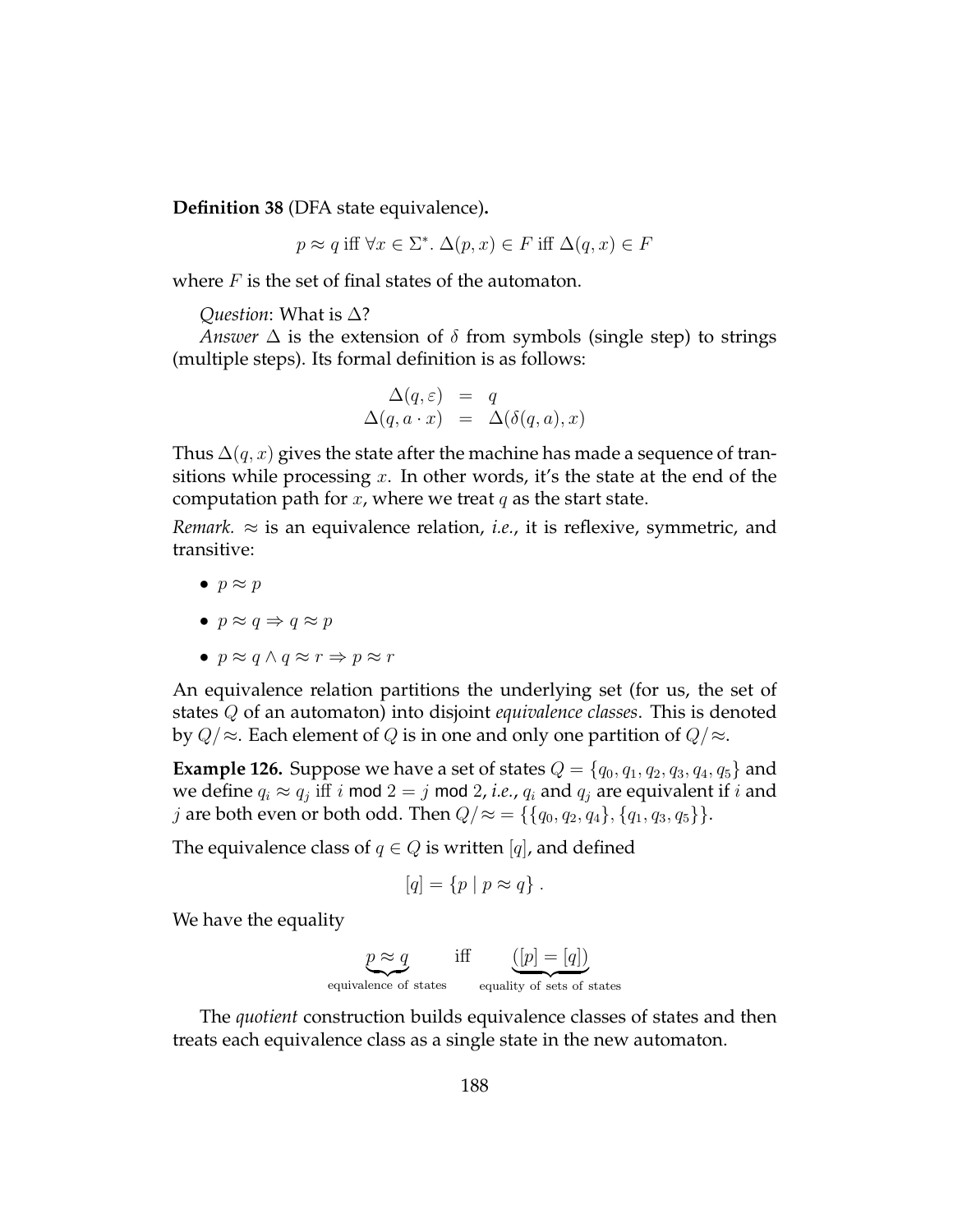**Definition 39** (Quotient automaton). Let  $M = (Q, \Sigma, \delta, q_0, F)$  be a DFA. The quotient automaton is  $M/\approx$  =  $(Q', \Sigma, \delta', q'_0, F')$  where

- $Q' = \{ [p] \mid p \in Q \}$ , *i.e.*,  $Q / \approx$
- $\Sigma$  is unchanged

*.*

- $\bullet$   $\delta'([p], a) = [\delta(p, a)], i.e.,$  transitioning from an equivalence class (where  $p$  is an element) on a symbol  $a$  is implemented by making a transition  $\delta(p, a)$  in the original automaton and then returning the equivalence class of the state reached.
- $q'_0 = [q_0]$ , *i.e.*, the start state in the new machine is the equivalence class of the start state in the original.
- $F' = \{ [p] \mid p \in F \}$ , *i.e.*, the set of equivalence classes of the final states of the original machine.

**Theorem 18.** If M is a DFA that recognizes L, then  $M \approx$  is a DFA that recog*nizes* L*. There is no DFA that both recognizes* L *and has fewer states than* M/≈

OK, OK, enough formalism! we still haven't addressed the crucial question, namely how do we calculate the equivalence classes?

There are several ways; we will use a *table-filling* approach. The general idea is to assume initially that all states are equivalent. But then we use our criteria to determine when states are not equivalent. Once all the non-equivalent states are marked as such, the remaining states must be equivalent.

Consider all pairs of states p, q in Q. A pair p, q is *marked* once we know p and q are *not equivalent*. This leads to the following algorithm:

- 1. Write down a table for the pairs of states
- 2. Mark  $(p, q)$  in the table if  $p \in F$  and  $q \notin F$ , or if  $p \notin F$  and  $q \in F$ .
- 3. Repeat until no change can be made to the table:
	- if there exists an unmarked pair  $(p, q)$  in the table such that one of the states in the pair  $(\delta(p, a), \delta(q, a))$  is marked, for some  $a \in \mathcal{C}$  $\Sigma$ , then mark  $(p, q)$ .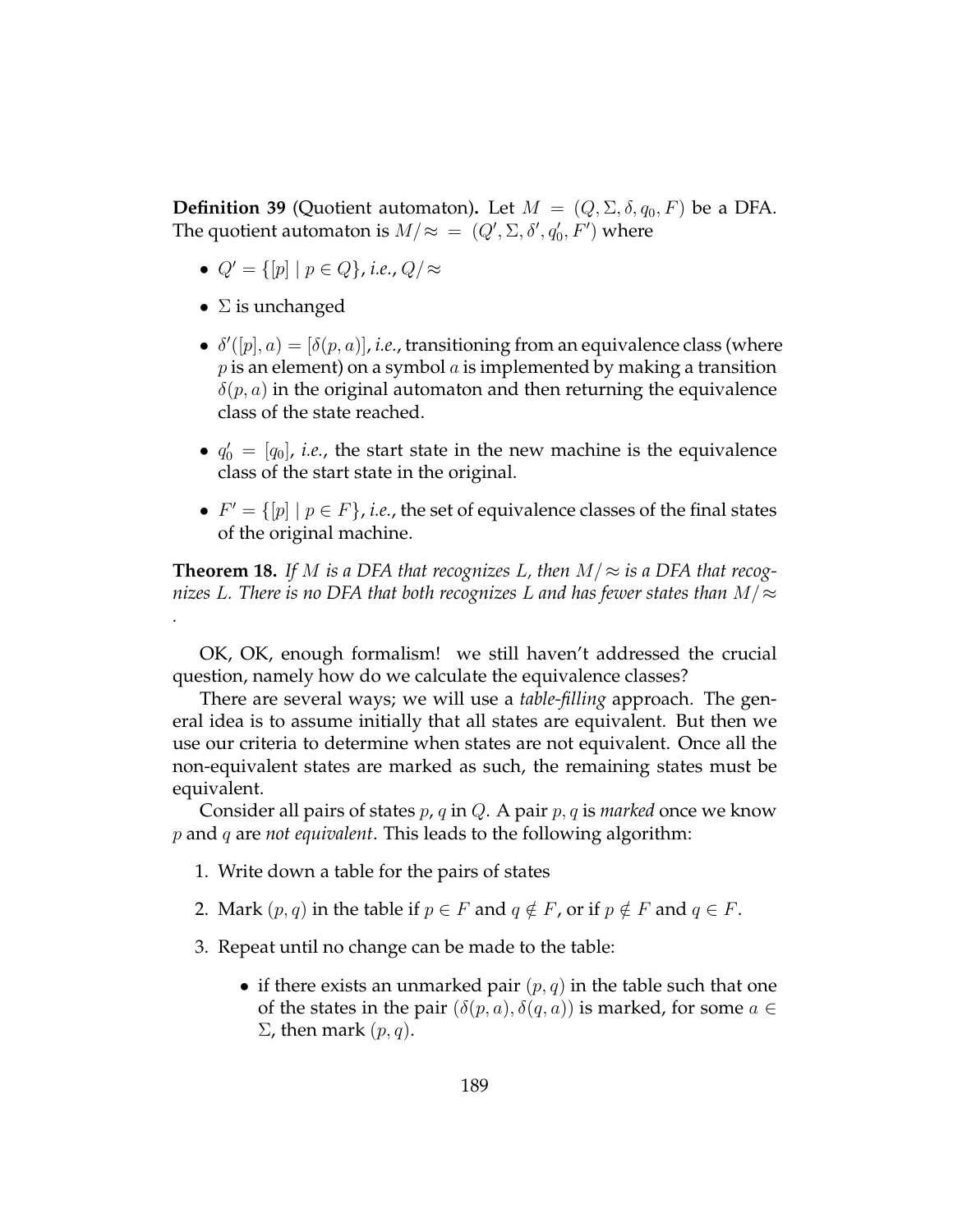4. Done. Read off the equivalence classes: if  $(p, q)$  is not marked, then  $p \approx q$ .

*Remark.* We may have to revisit the same  $(p, q)$  pair several times, since combining two states can suddenly allow hitherto equivalent states to be markable.

**Example 127.** Minimize the following DFA



We start by setting up our table. We will be able to restrict our attention to the lower left triangle, since equivalence is symmetric. Also, each box on the diagonal will be marked with  $\approx$ , since every state is equivalent to itself. We also notice that state  $D$  is not reachable, so we will ignore it.



Now we split the states into final and non-final. Thus, a box indexed by  $p, q$  will be labelled with an  $X$  if  $p$  is a final state and  $q$  is not, or *vice versa*.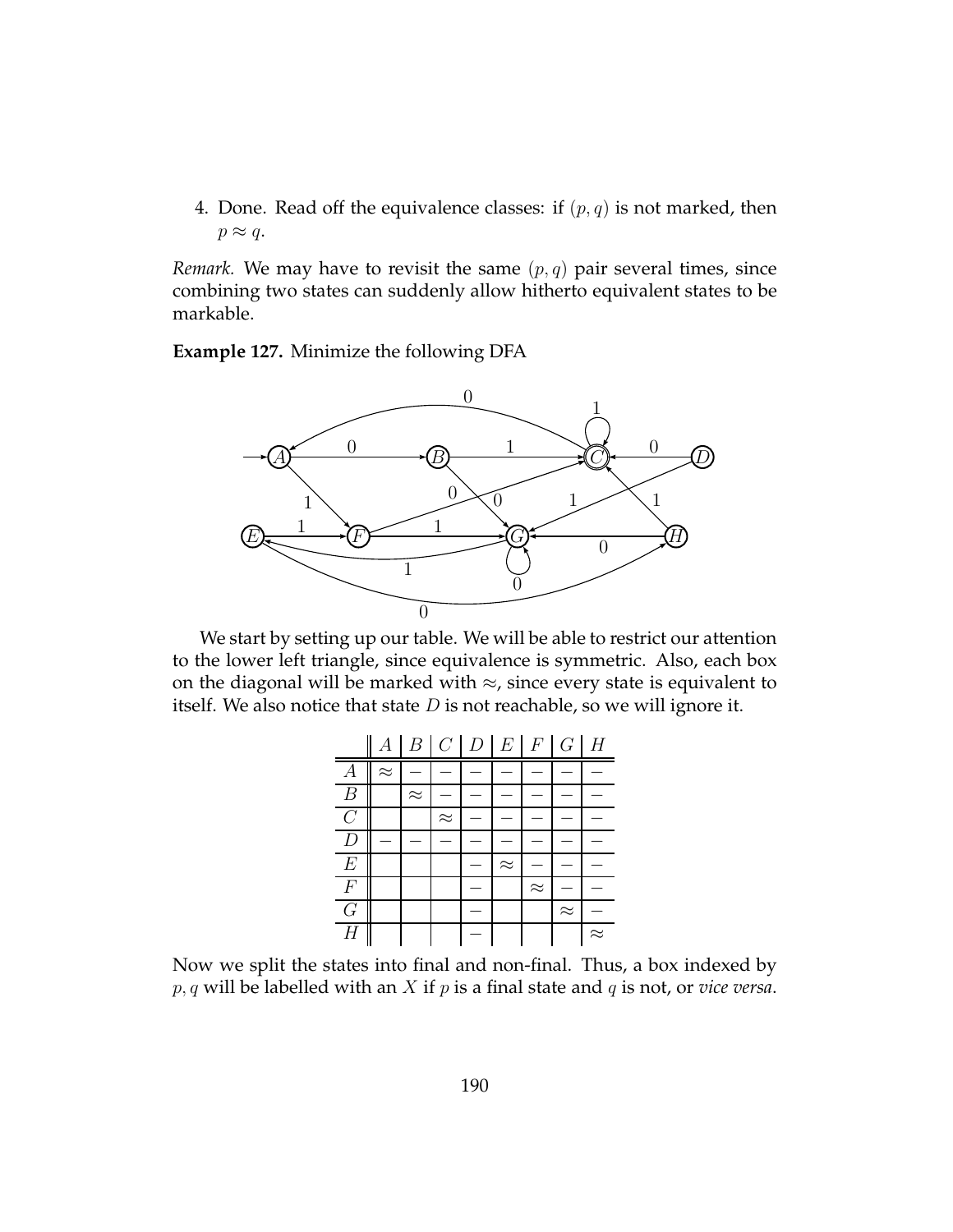Thus we obtain

|                  |           | B         | $\overline{C}$ | $\overline{D}$ | $E \mid F$ |           | G         | H         |
|------------------|-----------|-----------|----------------|----------------|------------|-----------|-----------|-----------|
| $\overline{A}$   | $\approx$ |           |                |                |            |           |           |           |
| $\boldsymbol{B}$ |           | $\approx$ |                |                |            |           |           |           |
| $\mathcal{C}$    | $X_0$     | $X_0$     | $\approx$      |                |            |           |           |           |
| $\boldsymbol{D}$ |           |           |                |                |            |           |           |           |
| E                |           |           | $X_0$          |                | $\approx$  |           |           |           |
| $\overline{F}$   |           |           | $X_0$          |                |            | $\approx$ |           |           |
| $\overline{G}$   |           |           | $X_0$          |                |            |           | $\approx$ |           |
| $\overline{H}$   |           |           | $X_0$          |                |            |           |           | $\approx$ |

State  $C$  is inequivalent to all other states. Thus the row and column labelled by C get filled in with  $X_0$ . (We will subscript each X with the step at which it is inserted into the table.) However, note that  $C, C$  is not filled in, since  $C \approx C$ . Now we have the following pairs of states to consider:

 ${AB, AE, AF, AG, AH, BE, BF, BG, BH, EF, EG, EH, FG, FH, GH}$ 

Now we introduce some notation which compactly captures how the machine transitions from a pair of states to another pair of states. The notation

$$
p_1 p_2 \xleftarrow{0} q_1 q_2 \xrightarrow{1} r_1 r_2
$$

means  $q_1 \stackrel{0}{\longrightarrow} p_1$  and  $q_2 \stackrel{0}{\longrightarrow} p_2$  and  $q_1 \stackrel{1}{\longrightarrow} r_1$  and  $q_2 \stackrel{1}{\longrightarrow} r_2$ . If one of  $p_1$ ,  $p_2$ ,  $r_1$ , or  $r_2$  are already marked in the table, then there is a way to distinguish  $q_1$  and  $q_2$ : they transition to inequivalent states. Therefore  $q_1 \not\approx q_2$  and the box labelled by  $q_1q_2$  will become marked. For example, if we take the state pair AB, we have

$$
BG \xleftarrow{0} AB \xrightarrow{1} FC
$$

and since  $FC$  is marked,  $AB$  becomes marked as well.

|                  | А         | B                | $\mathcal{C}$ | D |           |           | $E$ $F$ $G$ $H$ |           |
|------------------|-----------|------------------|---------------|---|-----------|-----------|-----------------|-----------|
| $\overline{A}$   | $\approx$ |                  |               |   |           |           |                 |           |
| $\boldsymbol{B}$ | $X_1$     | $\approx$        |               |   |           |           |                 |           |
| $\overline{C}$   | $X_0$     | $\overline{X}_0$ | $\approx$     |   |           |           |                 |           |
| D                |           |                  |               |   |           |           |                 |           |
| $E\,$            |           |                  | $X_0$         |   | $\approx$ |           |                 |           |
| $\boldsymbol{F}$ |           |                  | $X_0$         |   |           | $\approx$ |                 |           |
| G                |           |                  | $X_0$         |   |           |           | $\approx$       |           |
| $\overline{H}$   |           |                  | $X_0$         |   |           |           |                 | $\approx$ |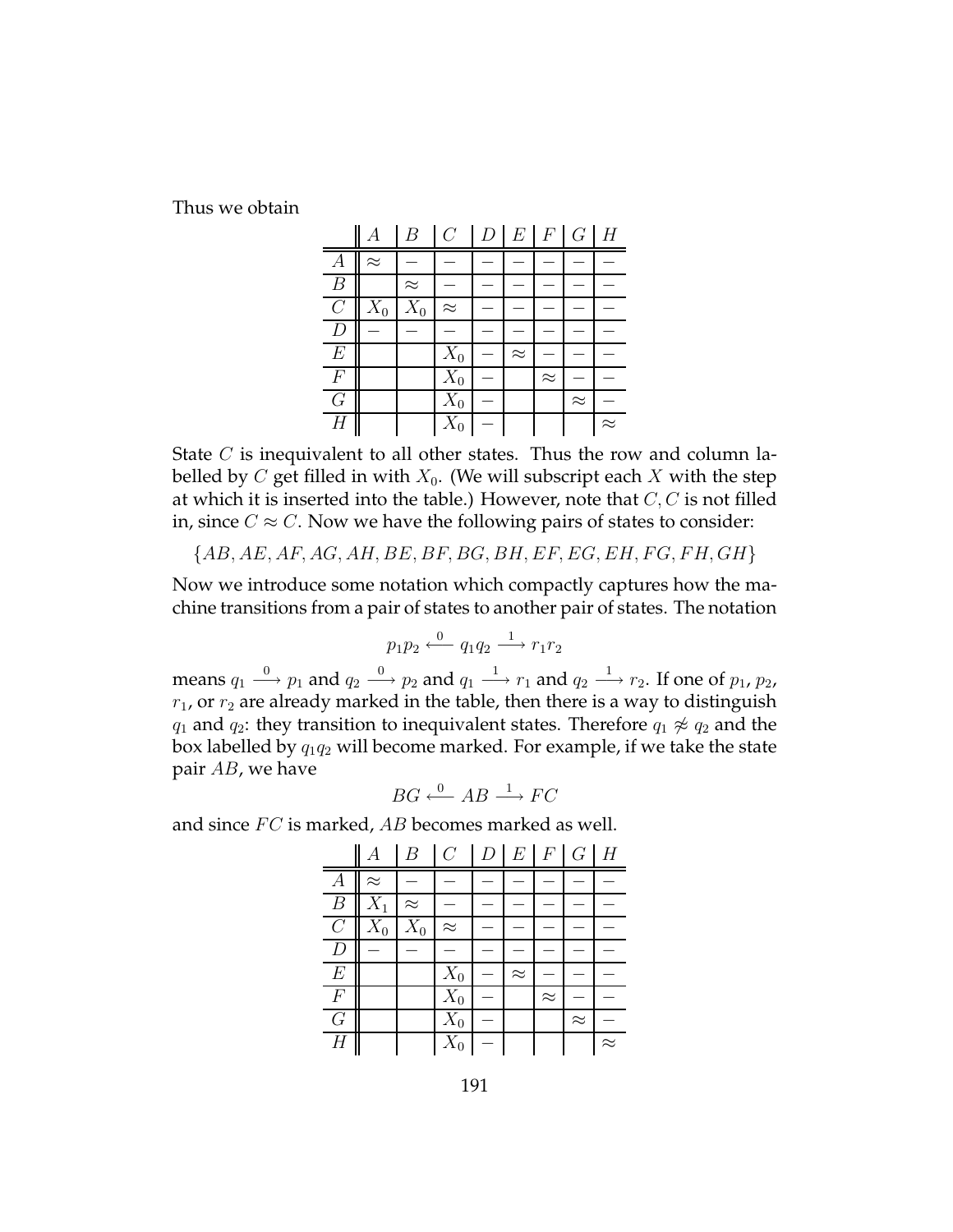In a similar fashion, we examine the remaining unassigned pairs:

- $BH \xrightarrow{0} AE \xrightarrow{1} FF$ . Unable to mark.
- $BC \xleftarrow{0} AF \xrightarrow{1} FG$ . Mark, since  $BC$  is marked.
- $BG \xrightarrow{0} AG \xrightarrow{1} FE$ . Unable to mark.
- $BG \xleftarrow{0} AH \xrightarrow{1} FC$ . Mark, since  $FC$  is marked.
- $GH \xleftarrow{0} BE \xrightarrow{1} CF$ . Mark, since  $CF$  is marked.
- $GC \xleftarrow{0} BF \xrightarrow{1} CG$ . Mark, since  $CG$  is marked.
- $GG \xleftarrow{0} BG \xrightarrow{1} CE$ . Mark, since CE is marked.
- $GG \xleftarrow{0} BH \xrightarrow{1} CC$ . Unable to mark.
- $HC \xleftarrow{0} EF \xrightarrow{1} FG$ . Mark, since  $CH$  is marked.
- $HG \xleftarrow{0} EG \xrightarrow{1} FE$ . Unable to mark.
- $HG \xleftarrow{0} EH \xrightarrow{1} FC$ . Mark, since  $CF$  is marked.
- $CG \xleftarrow{0} FG \longrightarrow GE$ . Mark, since CG is marked.
- $CG \xleftarrow{0} FH \xrightarrow{1} GC$ . Mark, since CG is marked.
- $GG \xleftarrow{0} GH \xrightarrow{1} EC$ . Mark, since  $EC$  is marked.

The resulting table is

|                  |           | B         | $\overline{C}$       | D | $E_{\perp}$ | F         | G         |           |
|------------------|-----------|-----------|----------------------|---|-------------|-----------|-----------|-----------|
| $\boldsymbol{A}$ | $\approx$ |           |                      |   |             |           |           |           |
| $\boldsymbol{B}$ | $X_{1}$   | $\approx$ |                      |   |             |           |           |           |
| C                | $X_0$     | $X_0$     | $\approx$            |   |             |           |           |           |
| $\boldsymbol{D}$ |           |           |                      |   |             |           |           |           |
| $E\,$            |           | $X_1$     | $X_0$                |   | $\approx$   |           |           |           |
| $\,F$            | $X_1$     | $X_1$     | $\overline{X}_0$     |   | $X_1$       | $\approx$ |           |           |
| G                |           | $X_1$     | $X_0$                |   |             | $X_1$     | $\approx$ |           |
| $\overline{H}$   |           |           | $\boxed{X_0$ – $X_1$ |   |             | $X_1$     | $X_{1}$   | $\approx$ |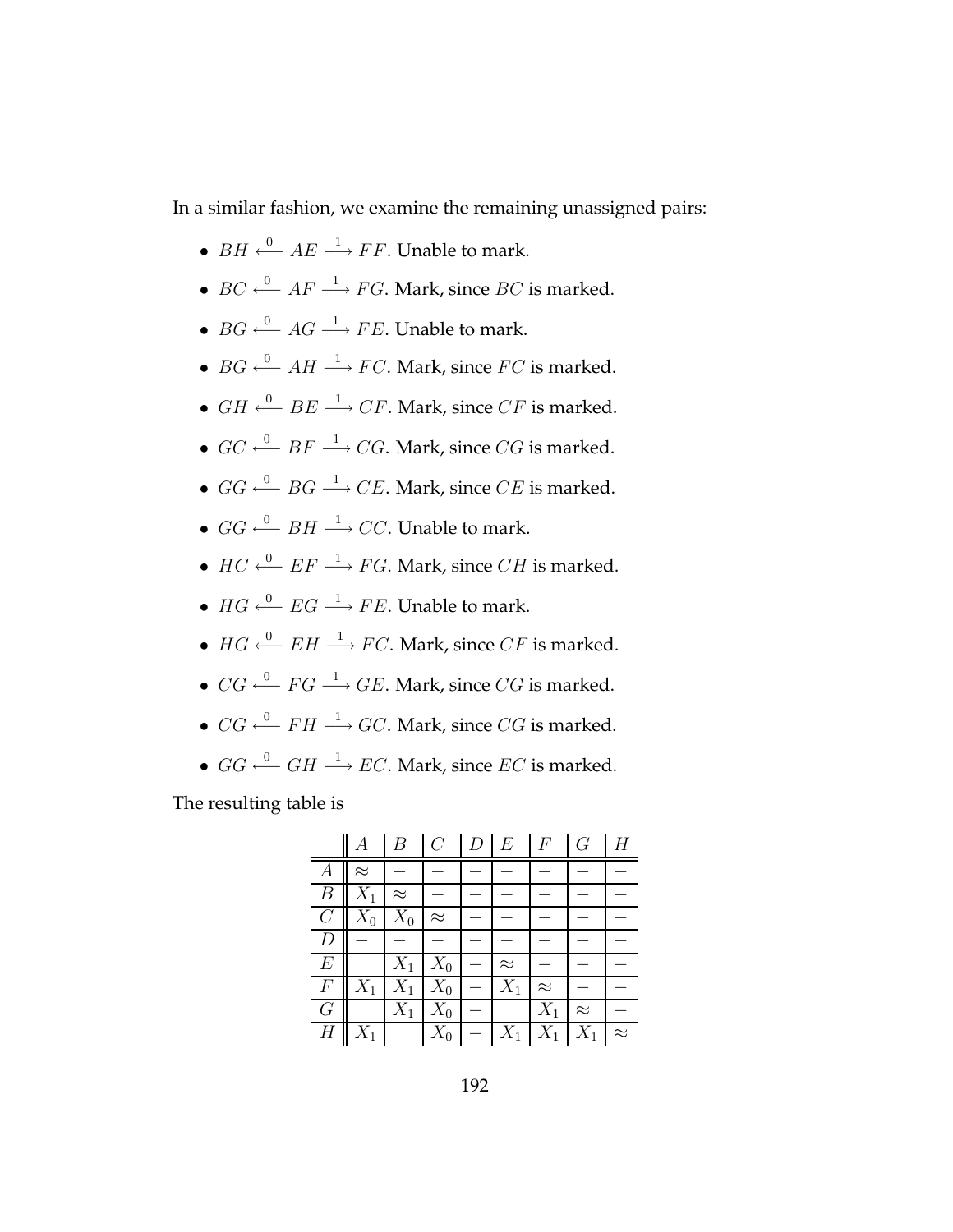Next round. The following pairs need to be considered:

 ${AE, AG, BH, EG}$ 

The previously calculated transitions can be re-used; all that will have changed is whether the 'transitioned-to' states have been subsequently marked with an  $X_1$ :

**AE:** unable to mark

AG: mark because BG is now marked.

**BH:** unable to mark

**EG:** mark because HG is now marked

The resulting table is

|                  |           | $\overline{B}$ | $C^-$               | $D \perp E$        | $\cal F$       | G         |           |
|------------------|-----------|----------------|---------------------|--------------------|----------------|-----------|-----------|
| $\boldsymbol{A}$ | $\approx$ |                |                     |                    |                |           |           |
| $\boldsymbol{B}$ | $X_1$     | $\approx$      |                     |                    |                |           |           |
| $C_{-}$          | $X_0$     | $X_0$          | $\approx$           |                    |                |           |           |
| D                |           |                |                     |                    |                |           |           |
| E                |           | $X_1$          |                     | $\approx$          |                |           |           |
| $\,F$            | $X_1$     |                | $X_1\mid X_0$       | $X_1$              | $\approx$      |           |           |
| $G_{-}$          | $X_2$     |                | $X_1 \mid X_0 \mid$ |                    | $X_2 \mid X_1$ | $\approx$ |           |
| $H_{\rm}$        | $X_1$     |                | $X_0$               | $\overline{-1}X_1$ | $X_1$          |           | $\approx$ |

Next round. The following pairs remain:  $\{AE, BH\}$ . However, neither makes a transition to a marked pair, so the round adds no new markings to the table. We are therefore done. The quotiented state set is

 $\{\{A, E\}, \{B, H\}, \{F\}, \{C\}, \{G\}\}\$ 

In other words, we have been able to merge states  $A$  and  $E$ , and  $B$  and  $H$ . The final automaton is given by the following diagram.